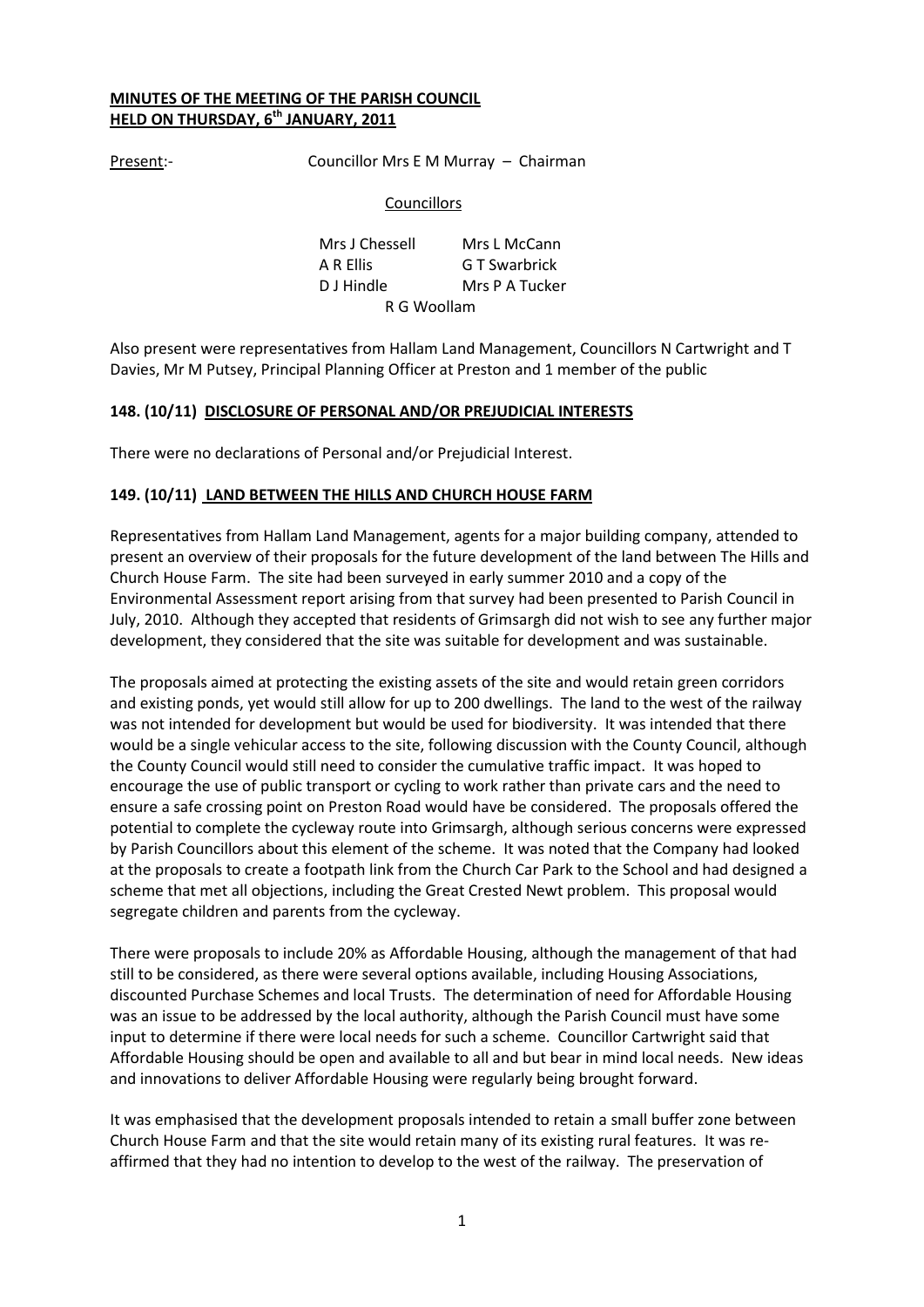Grimsargh as a rural village as far as possible was seen to be of paramount importance by the Parish Council.

At the close, on behalf of the Parish Council, the Chairman thanked the officers from Hallam Land Management for their attendance and they, in turn, expressed a wish to maintain a regular dialogue with the Parish Council regarding the scheme, despite the fact that the Parish Council was likely to oppose any development of the site.

RESOLVED:- That the report be received.

# **150. (10/11) CENTRAL LANCASHIRE PLANNING CORE STRATEGY - SITES ALLOCATION**

Mr M Putsey, Principal Planning Officer, reported on the Planning Core Strategy and the Local Development Framework which was to be the replacement for the current Preston Local Plan and was to be the basis for all future developments, once it had finally been adopted. The Sites Allocation Plan formed part of the Core Strategy which was part of the Local Development Framework. The closing date for representations had been fixed for the  $31<sup>st</sup>$  January, 2011 and it was hoped that, after completing all the due processes, the Plan would be adopted by 2012.

There were a number of potential sites in Grimsargh, although some had already been discounted, and there were sites that allowed for infill. Representations and comments were needed in relation to all the sites. In addition, development was to be permitted on the edge of the urban fringe of Preston whilst retaining a buffer zone with the rural areas. One of the major issues was the definition of "Village Boundaries" to replace the existing "Limits of Development" and it was noted that The Hills estate had previously been excluded although this was considered to be an omission as the Parish Boundary had been changed to include The Hills as part of Grimsargh several years ago. This would feature in the Parish Council's submission. Sites that were put forward by landowners formed the basis of the Sites Allocation proposals. In addition to the site between The Hills and Church House Farm and the site to the north west (P.20) were still being considered as part of the Core Strategy. Several years ago, this had been proposed as part of a larger development for a Surgery, Pharmacy, Cottage Hospital and housing for the elderly. Exceptions included the Vicarage site and Dixons Lane area which had been suggested as Affordable Housing sites to meet the needs of the local community.

There was a discussion about the Employment Areas shown on the Sites Map and it was suggested that, before developing any new Green Field sites, existing vacant sites and Brown Field Sites should be utilised in the first instance in the Preston area. Mr Putsey pointed out, however, that several of the Employment Sites had already been granted planning permission but that there was an oversubscription of these types of site.

A discussion then followed about the limited time allowed for the submission of responses and the Christmas holiday break meant this was only about 6 weeks. The Core Strategy had been in the course of preparation for a number of years and it was felt, therefore, that more time should have been allowed. It was intended to hold a Public Meeting on the  $12<sup>th</sup>$  January, 2011 to allow Grimsargh residents to come along and put forward their views which could then be incorporated into a Parish Council submission and/or into a submission by residents.

# RESOLVED:- a) That the report be received; and

b) That the Chairman and Councillors D J Hindle and R G Woollam plus the Clerk be authorised to formulate a response to the Core Strategy on behalf of the Parish Council; and

c) That The Hills estate be recommended for inclusion in the plan detailing the "Limits of Development" for Grimsargh Village.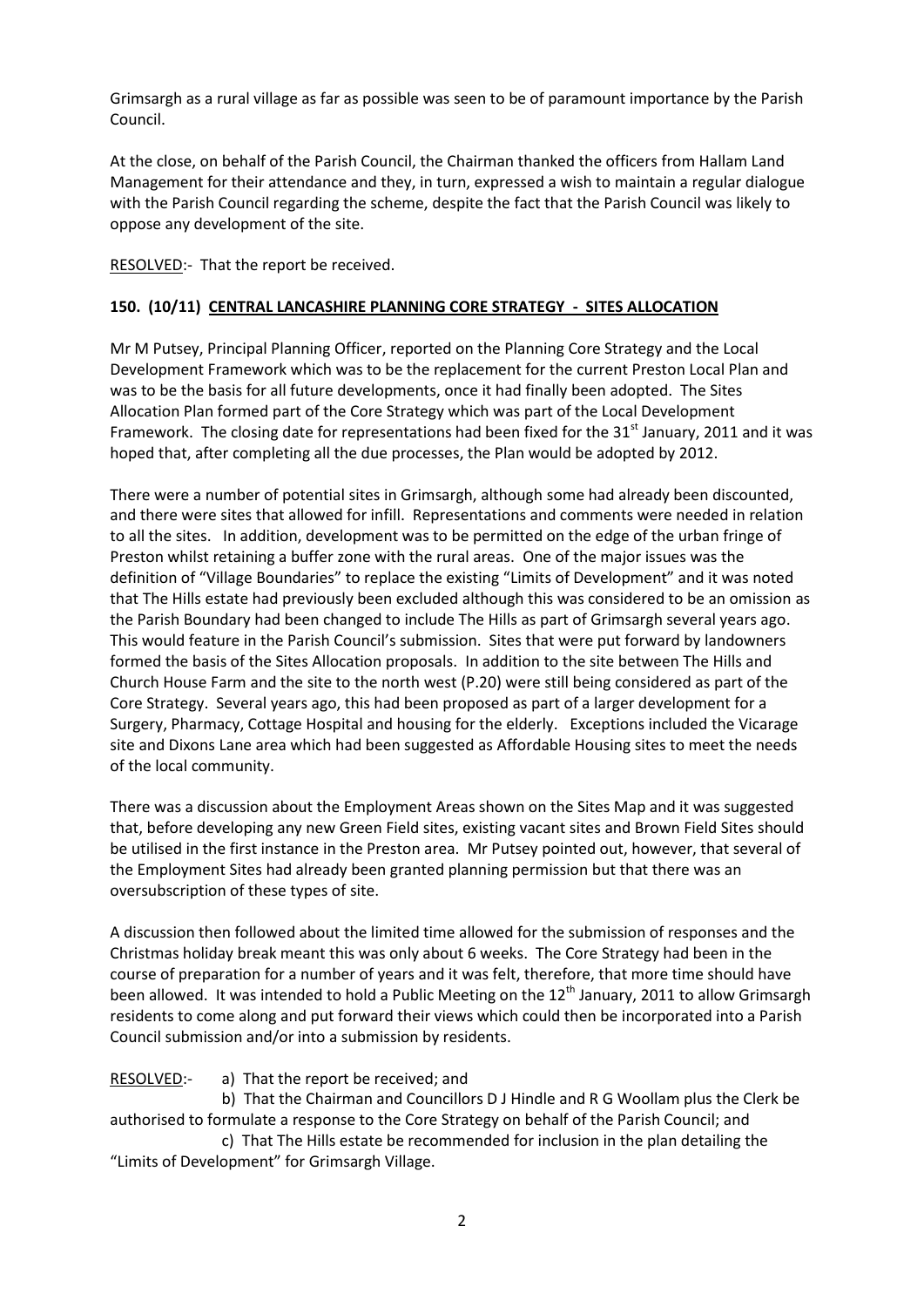# **151. (10/11) MINUTES OF THE MEETING HELD ON THE 2 ND DECEMBER, 2010**

The Chairman clarified the minute relating to gritting the Village Hall car park and, although no decision had been taken by the GVCA in this respect, confirmed that there was no liability to grit/salt the car park.

RESOLVED:- That, subject to the above point of clarification, the minutes of the meeting held on Thursday, 2<sup>nd</sup> December, 2010 be taken as read, confirmed and signed by the Chairman.

## **152. (10/11) MATTERS ARISING ON THE MINUTES**

a) The Clerk indicated that the traffic count near to The Hills had been carried out for Hallam Land Management and not the County Council. That was the reason why it was not possible to receive a copy of the traffic figures.

# **153. (10/11) POLICING ISSUES**

The Clerk reported that there had been one 2 reported incident of criminal damage and two reported incidents of theft in December, 2010. There were also no Anti-Social Behaviour incidents during the month.

RESOLVED:- That the report be received.

# **154. (10/11) TOWN AND COUNTRY PLANNING ACT, 1990**

The following planning applications were presented:-

| 006/2010/0910 - | 23 Alexander Place<br>Grimsargh                                      | $\sim$ | Erection of single storey extension to rear<br>of dwelling                                                                                                                                          |
|-----------------|----------------------------------------------------------------------|--------|-----------------------------------------------------------------------------------------------------------------------------------------------------------------------------------------------------|
| 006/2010/0914 - | Land to west of<br>Clarksons Fold<br>Cow Hill<br>Haighton<br>Preston | $\sim$ | Construction of a control kiosk with attached davit<br>kiosk, pressure relief column, access junction with<br>associated road and change of use of land as part<br>of a larger sewer upgrade scheme |

Brief details of the applications were presented. It was noted that application 0914 was part of a much larger water quality scheme in the Preston area.

RESOLVED:- That no observations be offered in respect of planning applications 006/2010/0910 and 0914.

## **155. (10/11) THE LOCALISM BILL**

A summary of the Localism Bill, prepared by NALC, was presented.

RESOLVED:- That the Localism Bill be discussed in detail at the next meeting.

## **156. (10/11) PROPOSED PHARMACY**

The Chairman commented that there had not been a proper discussion regarding a request for support for the opening of a Pharmacy in Grimsargh. Generally, it was considered that there was no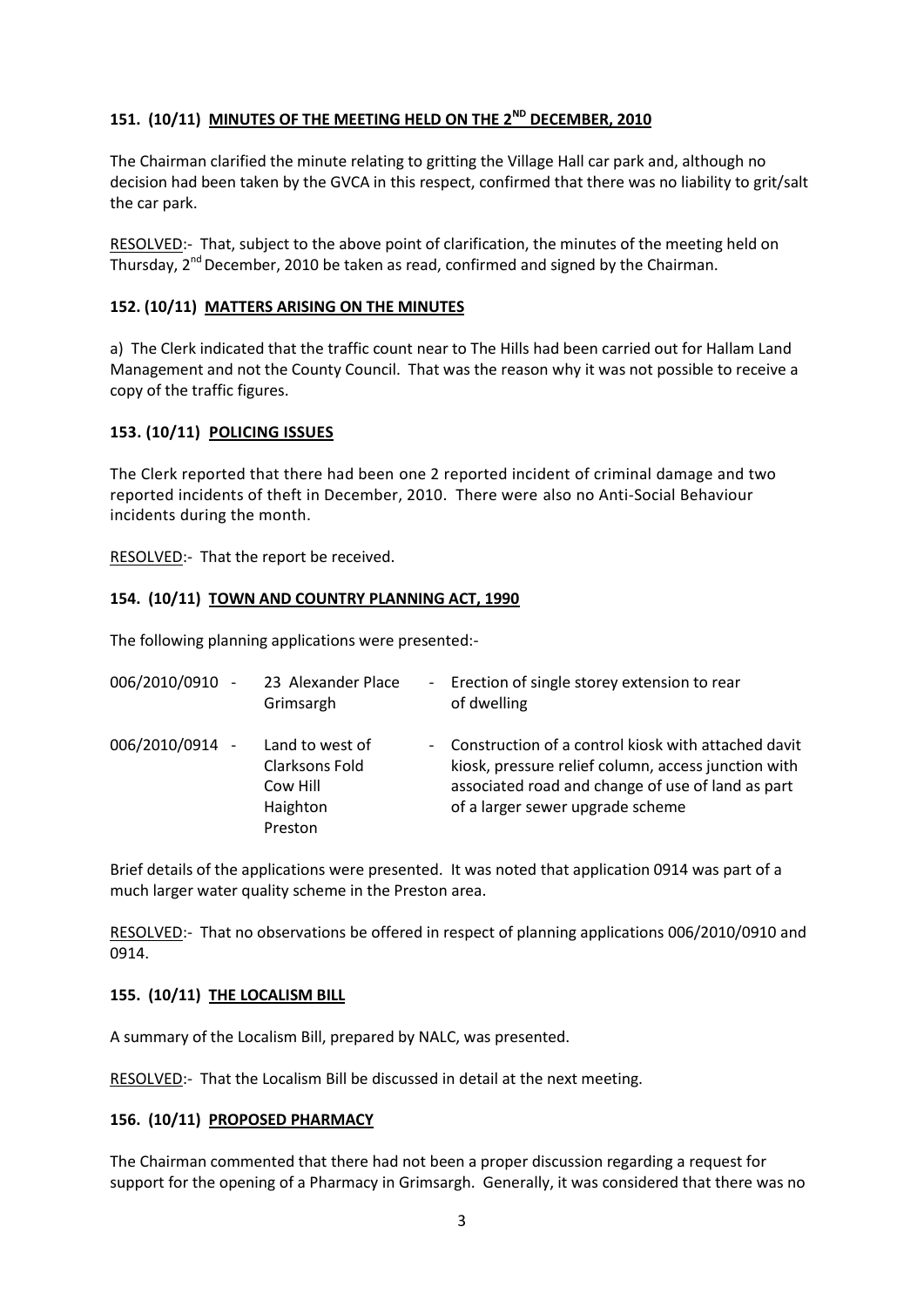particular need for a Pharmacy as the village was well served from Longridge and Ribbleton, and there were also delivery services available. Other concerns included access and parking.

RESOLVED:- That the Parish Council does not support the request for the provision of a Pharmacy in Grimsargh, as now reported.

# **157. (10/11) FRIENDS OF GRIMSARGH GREEN**

There was nothing to report on this item.

RESOLVED:- That the report be received.

# **158. (10/11) PARISH LENGTHSMAN**

The Lengthsman's timesheet for December, 2010 was presented. The Clerk reported that the Lengthsman had indicated that the Nativity Crib had now become beyond repair, being rotten in places and was letting in rain. In addition, the Christmas tree lights had been damaged and would require replacing.

RESOLVED:- a) That the report be received; and

b) That a replacement Nativity Crib and Christmas Tree Lights be sourced whenever convenient.

# **159. (10/11) PARISH COUNCIL BANKING ARRANGEMENTS**

The Clerk reported that the bank signatories would have to be amended particularly in the light of recent resignations from the Parish Council. It was also felt that two signatories were adequate n cheques but that they should continue to be signed only at Parish Council meetings.

RESOLVED:- a) That all Parish Councillors be nominated as signatories on the Parish Council's current account with NatWest; and

b) That 2 signatures be required each cheque only to be signed at meetings of the Parish Council; and

c) That all Parish Councillors be nominated as signatories on the Parish Council's Investment Account with National Savings.

# **160. (10/11) ACCOUNTS FOR PAYMENT**

RESOLVED:- That the undermentioned accounts be approved for payment:-

| a) Adam Cooper<br>(Payment to Lengthsman – December, 2010.<br>44 hours @ £11. 50 per hour.<br>Includes £88. 55 V.A.T. @ 17.5%) | £594.55 |
|--------------------------------------------------------------------------------------------------------------------------------|---------|
| b) Adam Cooper<br>(Hire of Wood Shredder for Millennium Woodland<br>Inc £11. 37 V.A.T. @ 17.5%)                                | £76.37  |
| c) Peter J Croft<br>(Purchase of 10 foot Christmas Tree plus<br>Millennium Woodland quarterly water charges)                   | £57.33  |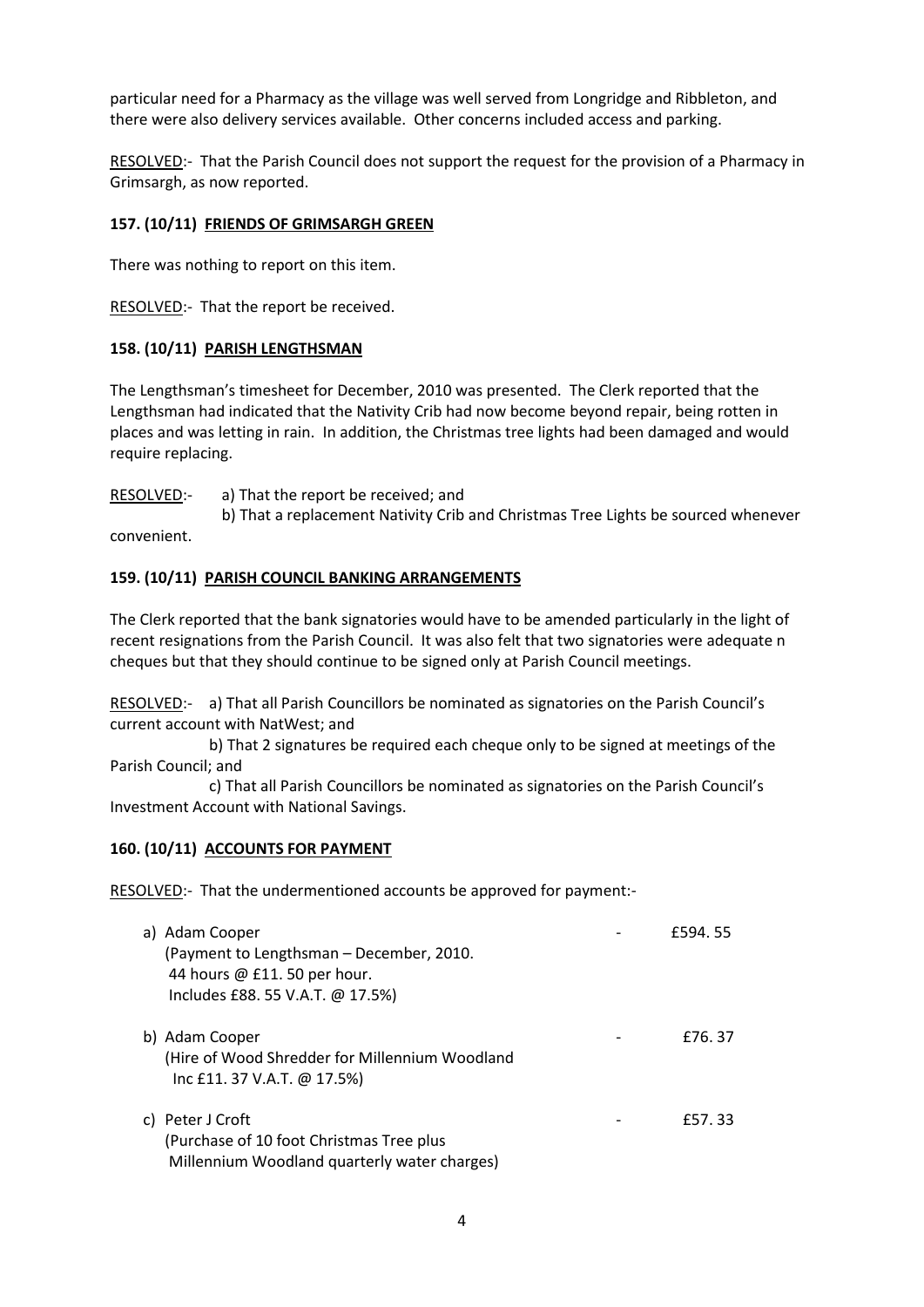|    | d) Preston City Council<br>(Printing 1000 Planning Core Strategy Leaflets)                 | £62.50  |
|----|--------------------------------------------------------------------------------------------|---------|
| e) | G.V.C.A.<br>(Grant towards cost of Senior Citizen's Christmas Party<br>in the Village Hall | £150.00 |

## **147. (10/11) MATTERS INTRODUCED BY MEMBER**

#### a) Councillor Mrs J Chessell

Informed the Parish Council that Whittingham Lane was now being partially resurfaced following severe frost damage in the winter of 2009/10.

## b) Councillor Mrs L McCann

Commented on various problems regarding the dog bins on the cycleway between The Hills and Bluebell Way. These had been taken on board by Councillor T Davies.

## c) Councillor Mrs P A Tucker

i) Reported that the Preston Consultative Forum had been cancelled once again. Apparently there had been no response to the call for agenda items. The Clerk indicated that he had not received any letter as asking for items.

ii) Reported that "Wireless Broadband" was now available in Grimsargh. Approximately 50% of households in Grimsargh had been circulated by the supplier. She was now using it and was getting very good speeds.

#### d) Councillor D J Hindle

i) Reported that David Leech and Steve Hutson were prepared to continue with work in the Millennium Woodland to support the Lengthsman. He was also prepared to take on the role of Secretary to the Millennium Project Group. Councillor Woollam agreed to become the Project Leader.

ii) Reported on concerns raised by a local resident about the Lengthsman parking his van on the grass verge. It was noted that, due to the nature of work being carried out, that he needed to park close to where he was working. In addition, it was noted that residents also regularly parked their vehicles on these verges.

## e) Councillor R G Woollam

i) Commented about the Valpak Recycling Centre at Longridge Road which was very unsightly and there was often litter around the site and the surrounding areas, including in the trees. There were also reports of smells from the site. The partly built extension had a current planning permission and there was little that could be done to press for its completion, although the concerns regarding this and the site and litter, etc., would be passed on to the County Council.

ii) Commented about the Christmas Tree at Browns, which had been very well received. It was agreed to write letters of thanks to Alan Coar for supplying the tree and to Browns for erecting and supplying power for the lights. The Chairman would also inform the Longridge News. iii) Referred to the 6 monthly Review of Items. The Chairman confirmed that she had agreed to defer this item due to the amount of business at this meeting.

## f) Councillor A E Ellis

i) Commented that the grassed area fronting Valpak had now been cut back.

ii) Reported on a telephone call from a resident to the effect that the Parish Council was not addressing road safety issues at Alston Lane School. It was reported that the traffic calming scheme and other works were to be carried out shortly, although there had been a delay by the County Council.